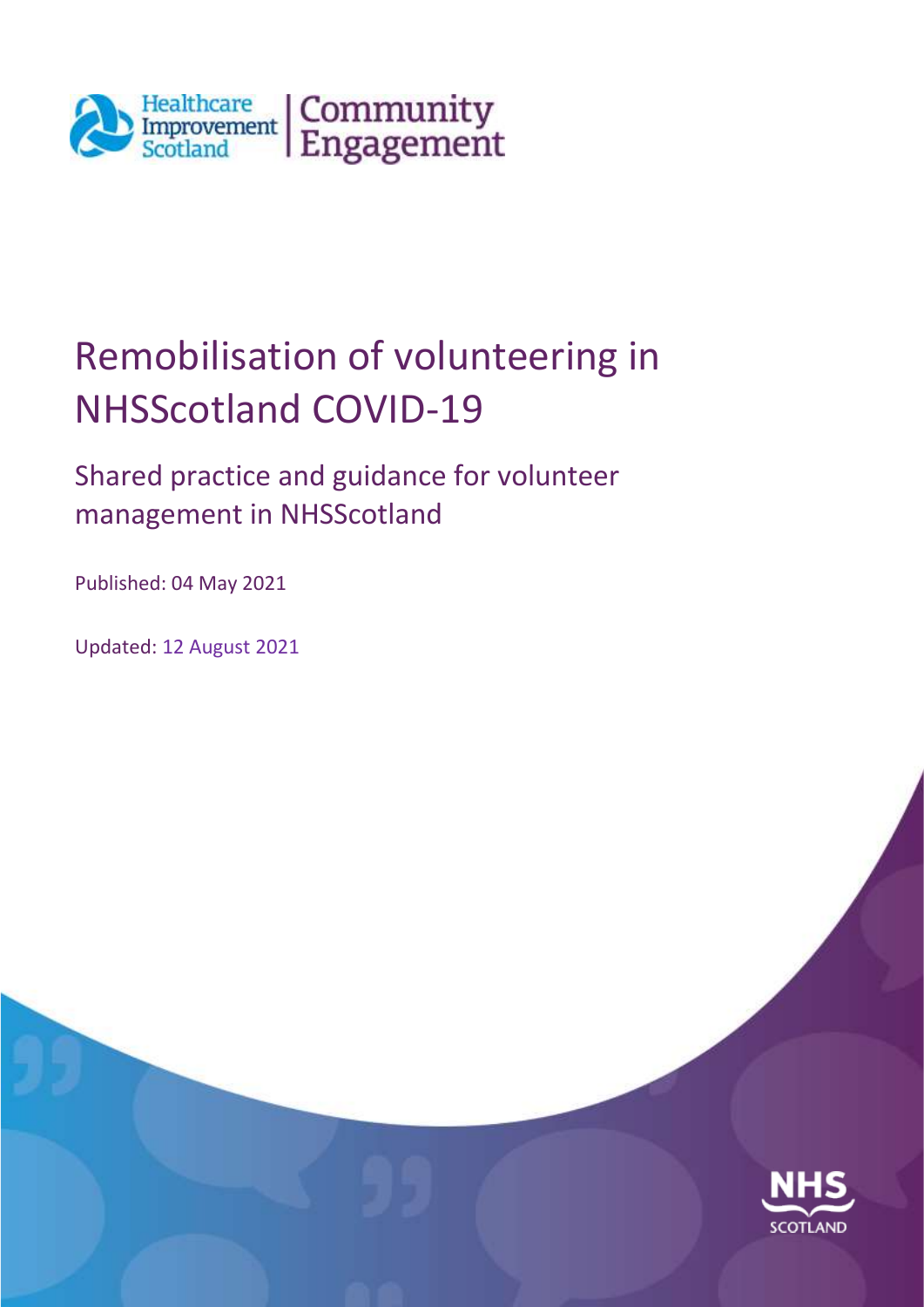© Healthcare Improvement Scotland 2020 Published 04 May 2021

This document is licensed under the Creative Commons Attribution-Noncommercial-NoDerivatives 4.0 International Licence. This allows for the copy and redistribution of this document as long as Healthcare Improvement Scotland is fully acknowledged and given credit. The material must not be remixed, transformed or built upon in any way. To view a copy of this licence, visit https://creativecommons.org/licenses/by-nc-nd/4.0/

www.hisengage.scot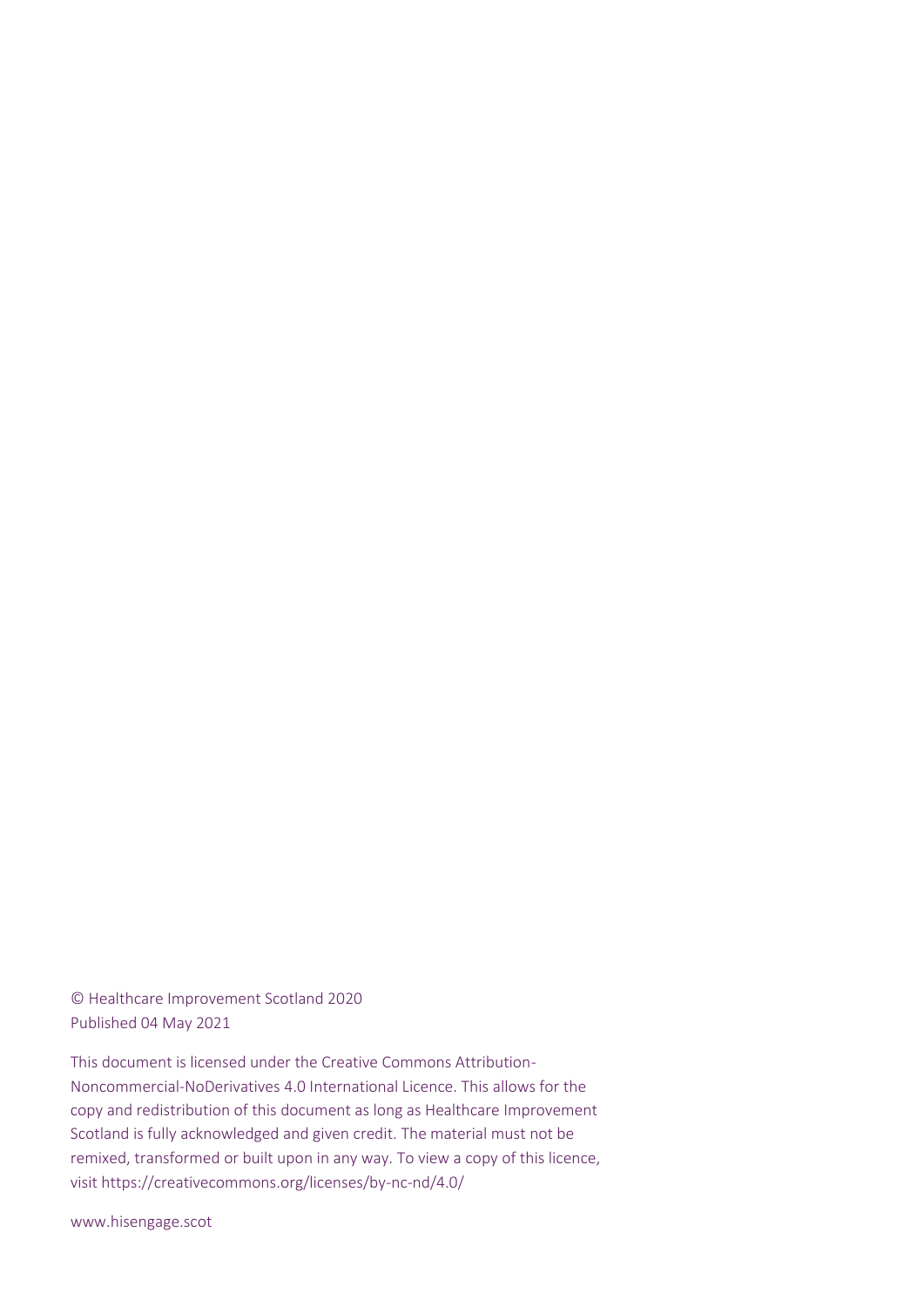## Contents

<span id="page-2-0"></span>

| 1. |      |                                                                     |
|----|------|---------------------------------------------------------------------|
| 2. |      |                                                                     |
| 3. |      |                                                                     |
|    | 3.1. |                                                                     |
|    | 3.2. |                                                                     |
|    | 3.3. |                                                                     |
|    | 3.4. |                                                                     |
|    | 3.5. |                                                                     |
|    | 3.6. |                                                                     |
|    | 3.7. |                                                                     |
|    | 3.9. |                                                                     |
| 4. |      |                                                                     |
| 5. |      |                                                                     |
|    | 5.1. |                                                                     |
|    | 5.2. |                                                                     |
|    | 5.3. |                                                                     |
|    | 5.4. |                                                                     |
|    | 5.5. | Disclosure and Protection of Vulnerable Groups scheme membership  9 |
|    | 5.6. |                                                                     |
|    | 5.7. |                                                                     |
|    | 58   | Online volunteer induction module<br>11                             |
| 6. |      |                                                                     |
|    | 6.1. |                                                                     |
| 7. |      |                                                                     |
| 8. |      |                                                                     |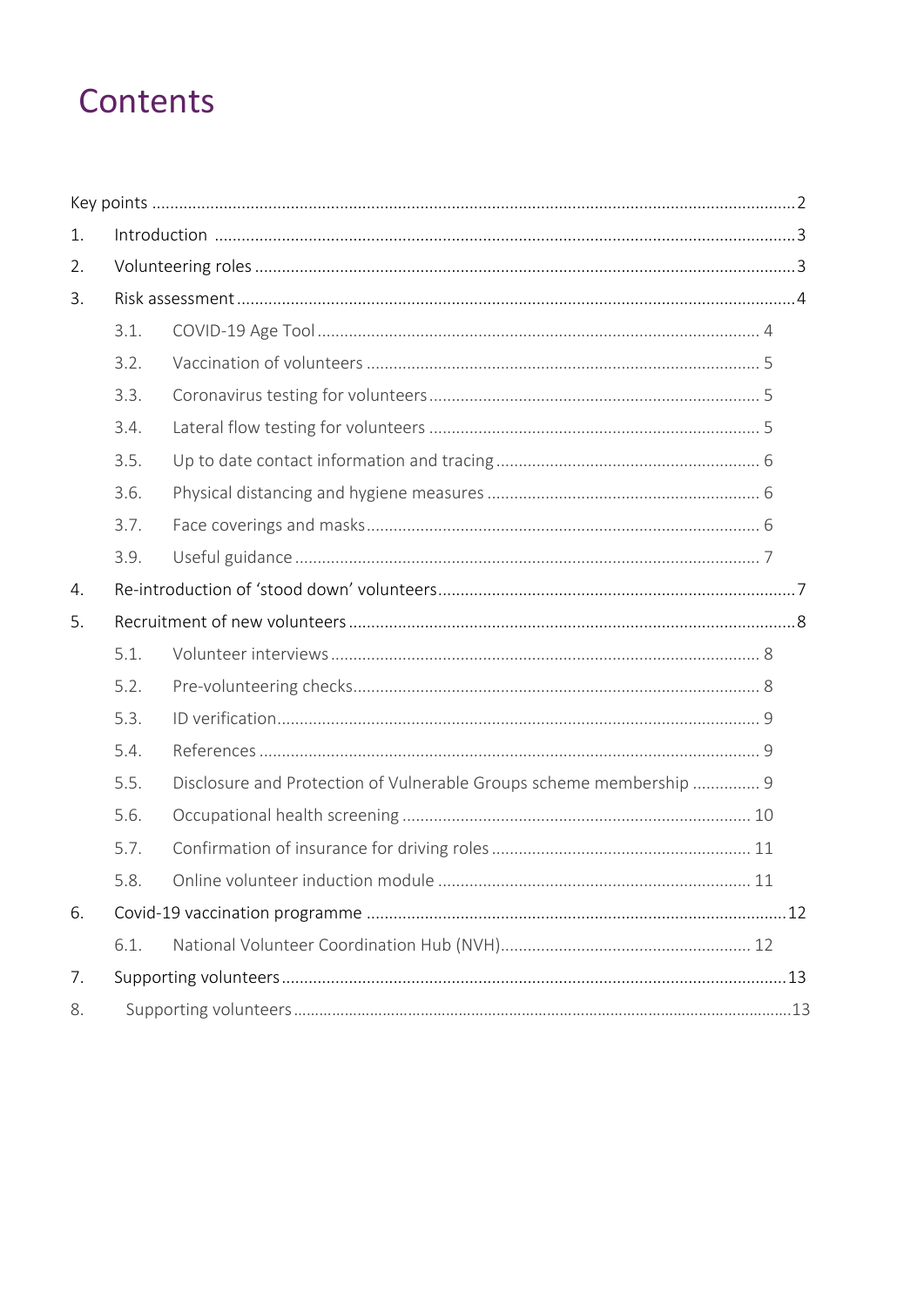# Key Points

- The Scottish Government still recommends the use of the COVID-19 age tool for staff and volunteers, however a COVID-19 age of 70 or above no longer requires volunteers to remain stood down from their volunteering, should they wish to return.
- Services, patients and the currently, 'stood down', volunteers will benefit from a safe and measured return of volunteering.
- Comprehensive and well considered risk assessment processes should be implemented to ensure any volunteering activity is being carried out as safely as possible.
- Advice and guidance can be sought from the volunteering in NHSScotland programme team. Please contact [volunteering.his@nhs.scot](mailto:volunteering.his@nhs.scot) in the first instance.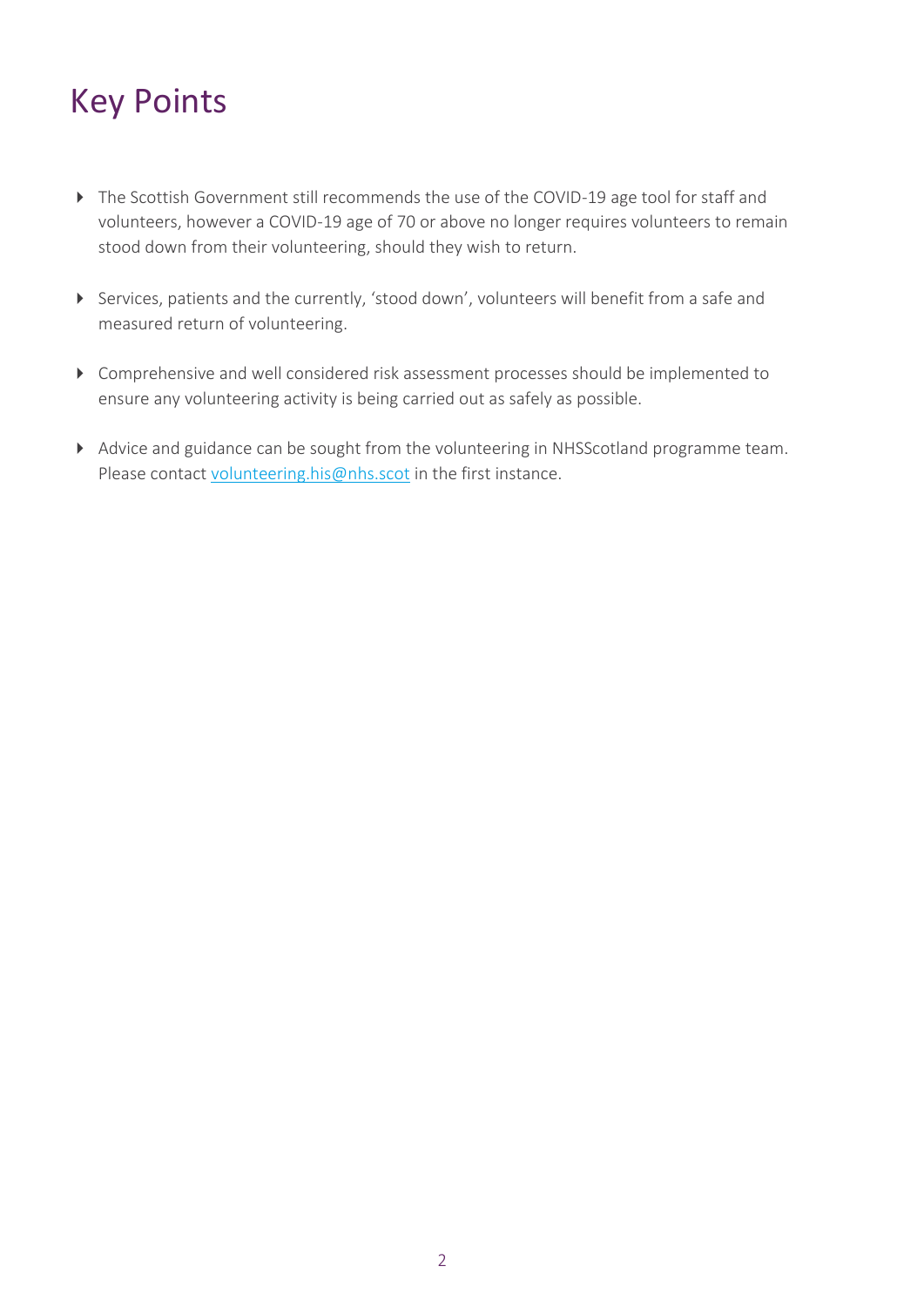### <span id="page-4-0"></span>1. Introduction

Volunteering has an important role to play across NHSScotland but the COVID-19 pandemic has had a significant impact on the levels of volunteering activity.

Now that Scotland has moved beyond the levels system, the advice is that everyone should continue to act carefully and remain cautious. Some restrictions still apply to NHS settings and as such the guidance around these remains in place for volunteers and is detailed in this document.

The National Group for Volunteering in NHSScotland now advises that NHS boards are able to remobilise their volunteering activity, across all volunteer groups.

It is the responsibility of each NHS board to implement appropriate actions and to ensure that their duty of care towards patients, staff and volunteers is adhered to.

### <span id="page-4-1"></span>2. Volunteering roles

The delivery of health and care services has changed significantly during the course of the pandemic. NHS boards may wish to undertake a review of their volunteering programmes and take forward any good practice or learning gathered.

It is possible that roles which existed for volunteers pre-pandemic may no longer be required, or will require to be adapted to fit with new guidance or models of care. In addition, the need for new roles may have arisen during the course of the pandemic.

The Volunteering in NHSScotland Programme recommends the developing volunteering toolkit and checklist is used in role development in NHS boards and healthcare settings. The checklist is an integral part of the [Developing Volunteering Toolkit.](https://www.hisengage.scot/equipping-professionals/volunteering-in-nhs-scotland/guidance-and-publications/developing-volunteering-toolkit/)

An editable version of the developing volunteer checklist is available from the Healthcare Improvement Scotland (HIS) website at [www.hisengage.scot/COVID-volunteering.](http://www.hisengage.scot/COVID-volunteering) The checklist should be used in conjunction with the guidance in section 5 on risk assessment of volunteer roles.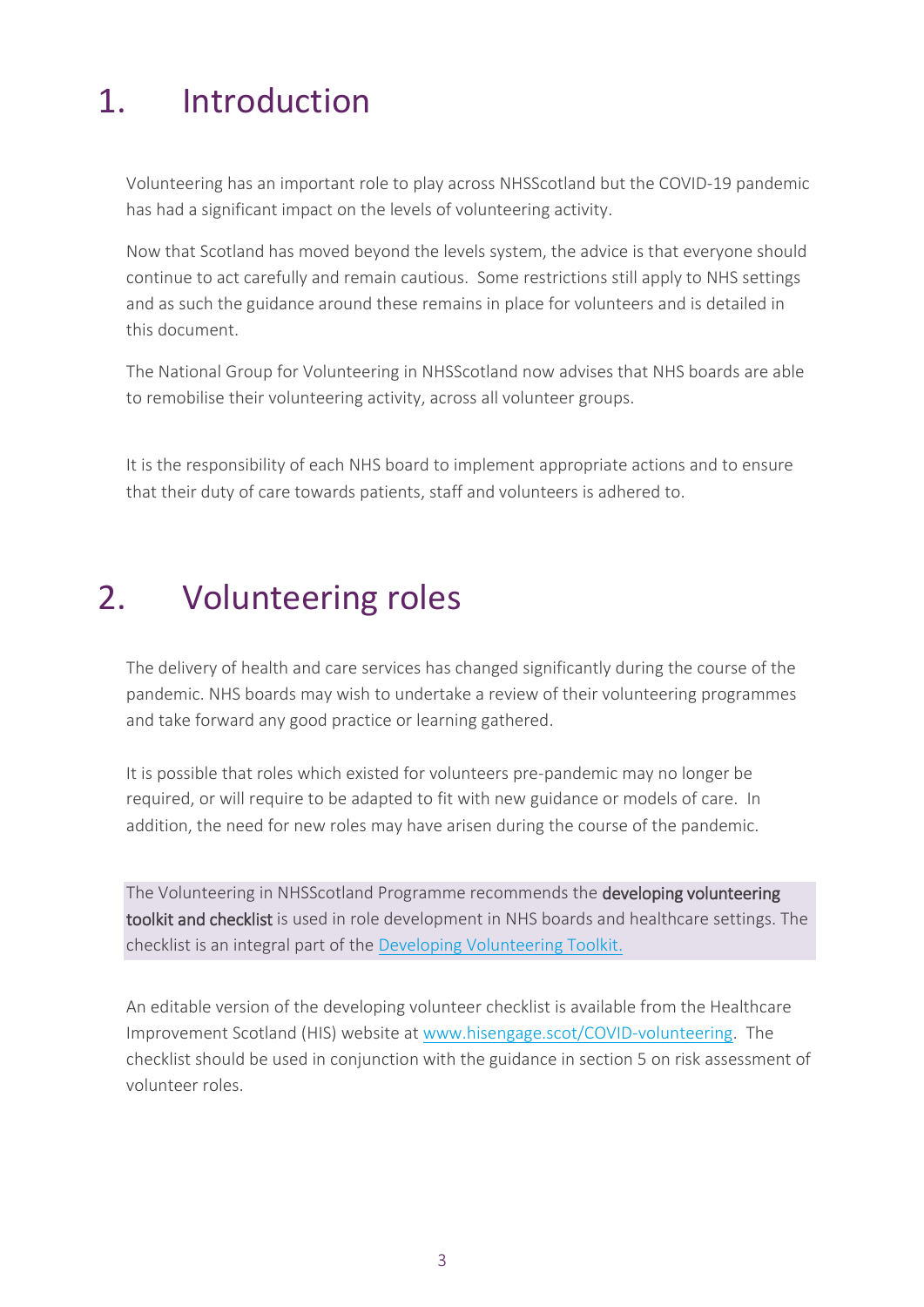# <span id="page-5-0"></span>3. Risk assessment

NHS boards have a duty of care to their volunteers under the Health and Safety at Work Act 1974. Existing volunteer role risk assessments will be indicative of actions necessary in certain environments. The National Group for Volunteering in NHSScotland recommends that:

- Risk assessments for volunteering programmes and roles should be reviewed and updated accordingly in NHS boards.
- NHS boards should consider implementing a [risk assessment](https://www.hisengage.scot/equipping-professionals/volunteering-in-nhs-scotland/guidance-and-publications/covid-19-risk-assessment-framework/) process for individuals in addition to existing risk assessments for programmes / services / roles.

#### <span id="page-5-1"></span>3.1. COVID-19 Age Tool

The Scottish Government still recommends the use of the [COVID-19 age tool](https://alama.org.uk/covid-19-medical-risk-assessment/) for staff and volunteers, however a covid-19 age of 70 or above no longer requires volunteers to remain stood down from their volunteering, should they wish to return.

Using the COVID-19 age tool as part of the individual risk assessment process should be as part of a supportive conversation to understand the volunteer's preferences and if any further risk mitigation measures can be put in place to support the volunteer to return to volunteering.

It is recognised that a return to volunteering may be beneficial for some volunteers. The advice for people at highest risk is that they can go to their place of volunteering along with others if they want to. Volunteer managers should not discourage people at highest risk from returning to the volunteering, if that is their choice or in their best interests.

These are voluntary resources that staff and managers can utilise to help inform discussions about returning to volunteering as safely as possible. They cannot override an individual's clinical/occupational health advice.

For more information on workplace safety advice for those at the highest risk to COVID-19 please see the following advice:

[Coronavirus \(COVID-19\): advice for people at highest risk](https://www.gov.scot/publications/covid-highest-risk/)

Further advice on workplace and individual COVID-19 risk assessments can be found here:

[Coronavirus \(COVID-19\): safer businesses and workplaces](https://www.gov.scot/publications/coronavirus-covid-19-general-guidance-for-safer-workplaces/)

[Coronavirus \(COVID-19\): guidance on individual occupational risk assessment](https://www.gov.scot/publications/coronavirus-covid-19-guidance-on-individual-risk-assessment-for-the-workplace/)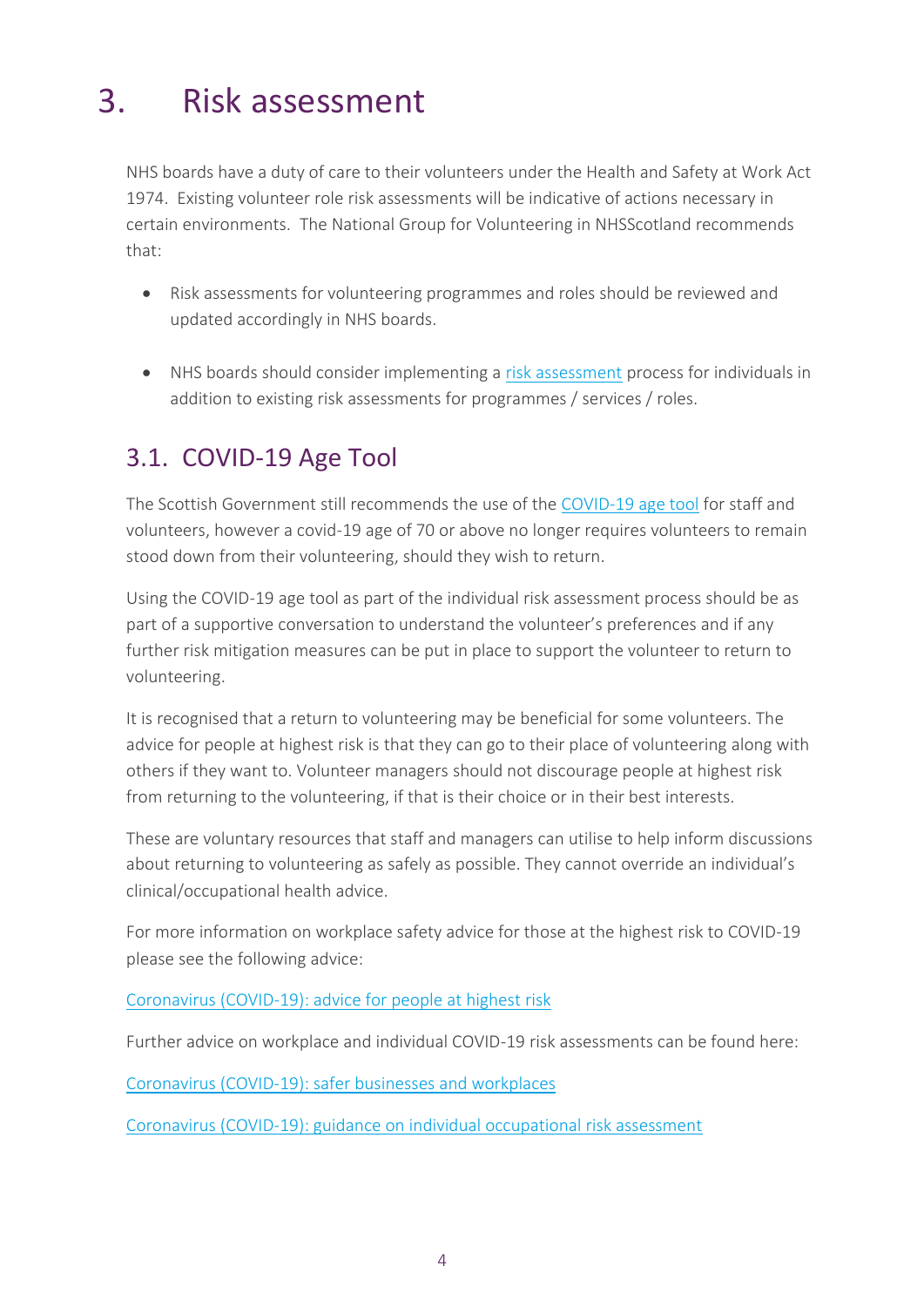#### <span id="page-6-0"></span>3.2. Vaccination of volunteers

The coronavirus (COVID-19) vaccine provides the best protection against coronavirus. NHSScotland strongly recommends you get the vaccine when offered it. However, vaccination against COVID-19 is optional and volunteers may refuse it for personal reasons, or may be unable to get the vaccine. The vaccination status of volunteers should not be a determining factor in a volunteer's suitability to volunteer, but may form part of the individual risk assessment process

#### <span id="page-6-1"></span>3.3. Coronavirus testing for volunteers

Scottish Government publishe[d guidance on coronavirus testing,](https://www.gov.scot/publications/coronavirus-covid-19-getting-tested/pages/covid-symptoms/) updated 9 August 2021, and provides information on how to access testing if you have symptoms.

Volunteers who are self-isolating because they are showing symptoms should arrange a test. They should inform their volunteer manager if they are self-isolating and results of the test when available.

#### <span id="page-6-2"></span>3.4. Lateral flow testing for volunteers

Free, fast and regular testing for people who do not have symptoms of coronavirus (COVID-19) is available to everyone in Scotland.

Around 1 in 3 people with COVID-19 do not show symptoms, so can spread the virus to others without knowing.

Regular testing using lateral flow devices (LFDs), also known as rapid tests, helps to find positive cases in people who have no symptoms, but who are still infectious. If people who test positive self-isolate, we can break the chain of transmission and limit the spread of COVID-19.

You should take a rapid lateral flow test twice a week (every 3 or 4 days).

Testing of volunteers is NOT mandatory, however, volunteers in hospital settings have an increased risk of catching COVID-19, with additional risk of them passing this to their families. In view of this information it is thought to be a beneficial service to highlight to volunteers, should they choose to utilise it.

Lateral flow testing occurs nasally without the need for throat swabbing and therefore is different to the PCR test. This testing has had Scottish Government approval.

Volunteers are required to carry out the test themselves and information or guidance should be provided to support them do this. When complete, the test can be disposed of within household waste.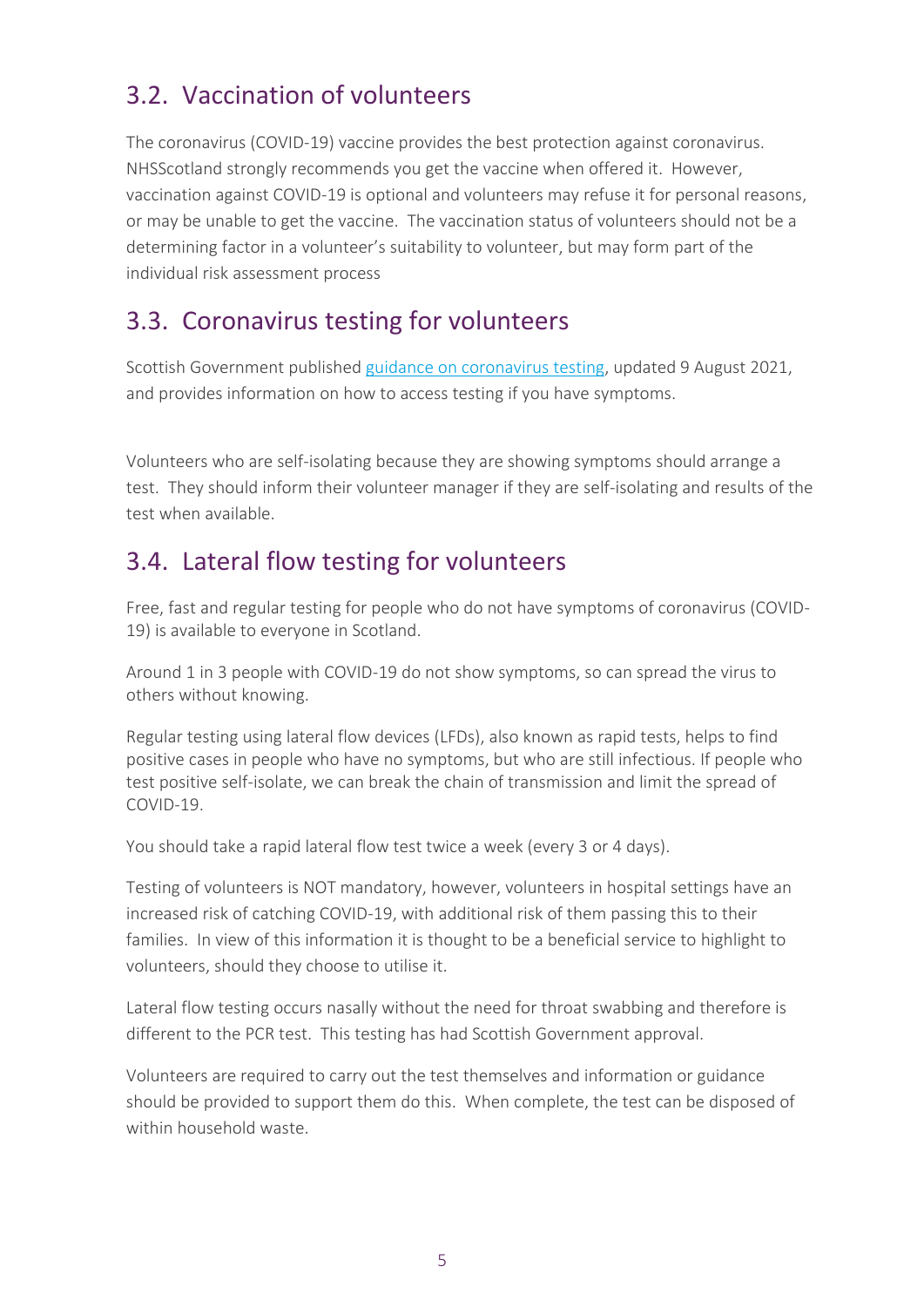If a volunteer tests positive they, along with their household, must immediately self-isolate at home and inform their volunteer manager. Volunteers must then arrange a confirmatory PCR test via [www.gov.uk/get-coronavirus-test](https://www.gov.uk/get-coronavirus-test)

#### <span id="page-7-0"></span>3.5 Self Isolation

Updated guidance on [self-isolation](https://www.gov.scot/publications/coronavirus-covid-19-test-and-protect/) was published by the Scottish Government on 4 August 2021. The guidance should be followed by volunteers, in accordance with their personal circumstances.

#### 3.6. Up to date contact information and tracing

In order to support fast and effective contact tracing should an individual become unwell, volunteer programmes should ensure that the contact details held for all volunteers are up to date and processed and stored in keeping with information governance policies.

NHS boards should encourage volunteers to utilise the [Protect Scotland app](https://protect.scot/) and [check in](https://www.mygov.scot/help-qr-check-in)  [Scotland app](https://www.mygov.scot/help-qr-check-in) from NHSScotland that aims to reduce the spread of the virus and keep people safe.

#### <span id="page-7-1"></span>3.7. Physical distancing and hygiene measures

Two metre physical distancing rules in health settings will remain in place, and will be reviewed as necessary as the NHS remobilises safely from the pandemic. While physical distancing of two metres remains in place, prioritisation of volunteering services and roles due to be restarted should take account of how compliance with these requirements can be achieved.

Volunteer roles should be reviewed to determine whether national guidance on physical distancing can be maintained. It is important to document the level of proximity to other individuals, for example; 2 metres or 1 metre, as this element affects contact tracing should an individual become ill with the coronavirus.

Similarly, role descriptions should be reviewed in consideration of hand hygiene measures.

#### <span id="page-7-2"></span>3.8. Face coverings and masks

[Scottish Government Coronavirus \(COVID-19\) face coverings guidance,](https://www.gov.scot/publications/coronavirus-covid-19-public-use-of-face-coverings/) updated on 9 August 2021 advises that face coverings remain mandatory in health settings.

Should volunteer roles reduce physical distancing to less than two metres, volunteers should also be provided with medical grade face masks.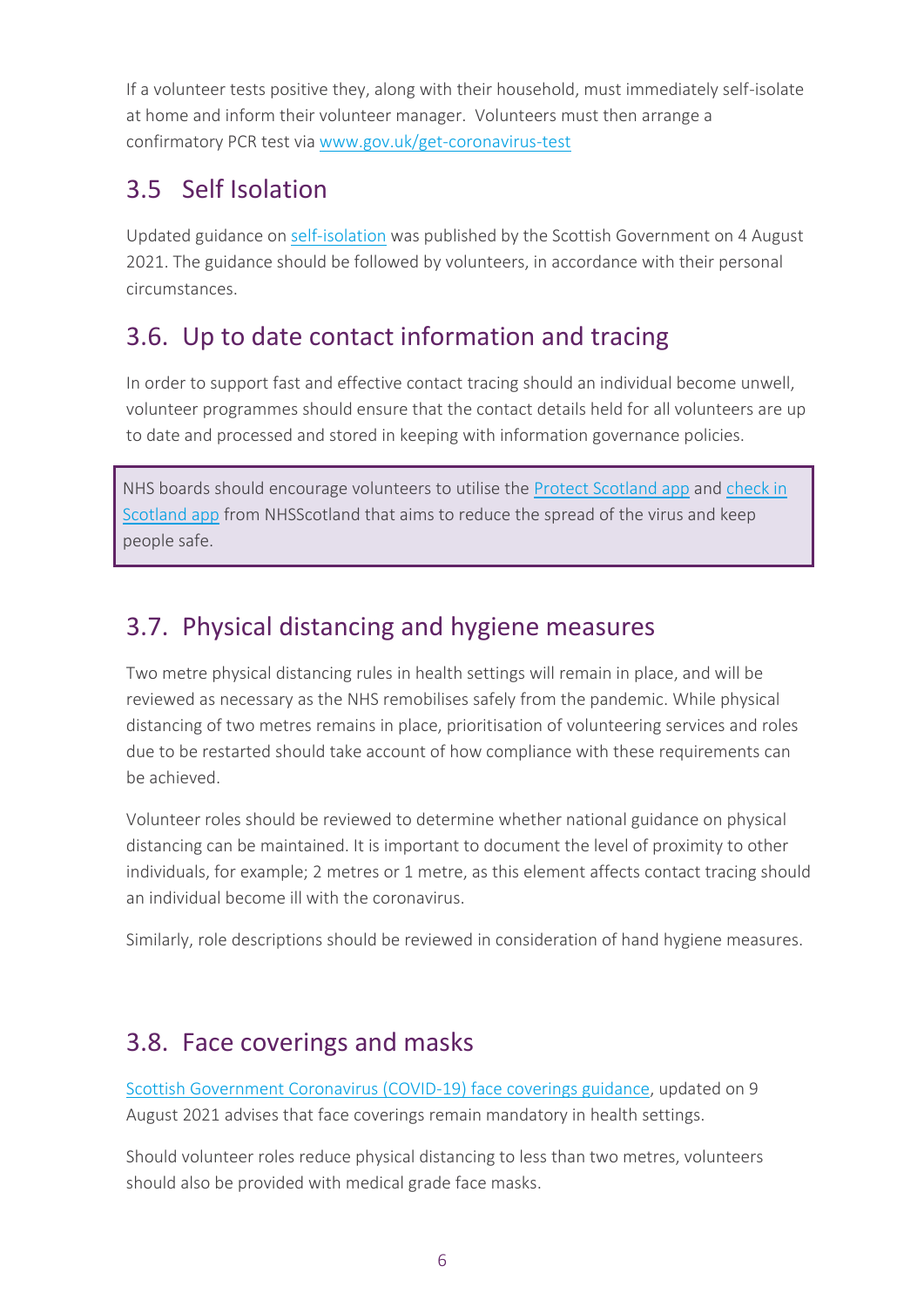[Face coverings exemption cards](https://www.gov.scot/news/face-covering-exemption-cards-launched/) were launched by the Scottish Government, on 29 October 2020 to support people who are unable to wear a face covering for health conditions, disabilities or special reasons. Any consideration of this should be part of a risk assessment process.

#### <span id="page-8-0"></span>3.9. Useful guidance

[COVID-19 return to work guide for health professionals advising patients and employers](https://alama.org.uk/wp-content/uploads/2020/05/SOM_RTW_guide_health_professionals_COVID-19_FINAL.pdf) contains a framework for reviewing risks associated with the location and practice of work in healthcare settings. The following are risk factors which can be used to risk assess volunteer

roles:

- Patient care, individuals cared for in the community and public facing.
- Ability to maintain physical distancing (2 metres or more), see 5.7 of this guidance for information on what to do when physical distance is not able to be maintained.
- Number of people sharing the place of volunteering.
- Availability and use of personal protective equipment.
- Ability to maintain hand hygiene.
- ▶ Environment cleanliness control.
- Ability to avoid symptomatic people.

# <span id="page-8-1"></span>4. Re-introduction of 'stood down' volunteers

Many existing volunteers have been, 'stood down', from their roles for over 18 months. Care should be taken to consider the support and training needs of this group of volunteers. Many changes are likely to have taken place which will impact on how volunteering can be carried out safely.

Good communication and enhanced support for volunteers returning to a, 'stood down', role is paramount as some volunteers may experience worry and anxiety about returning to a healthcare environment to carry out their volunteer role.

Some volunteers may choose not to return to their role. NHS boards should handle such conversations sensitively and ensure that volunteers are thanked for their contributions.

In re-introducing, 'stood down', volunteers the National Group for Volunteering in NHSScotland recommends:

 Regular communication in advance of returning to volunteering and during volunteering, providing opportunities for volunteers to ask questions and discuss any worries or concerns.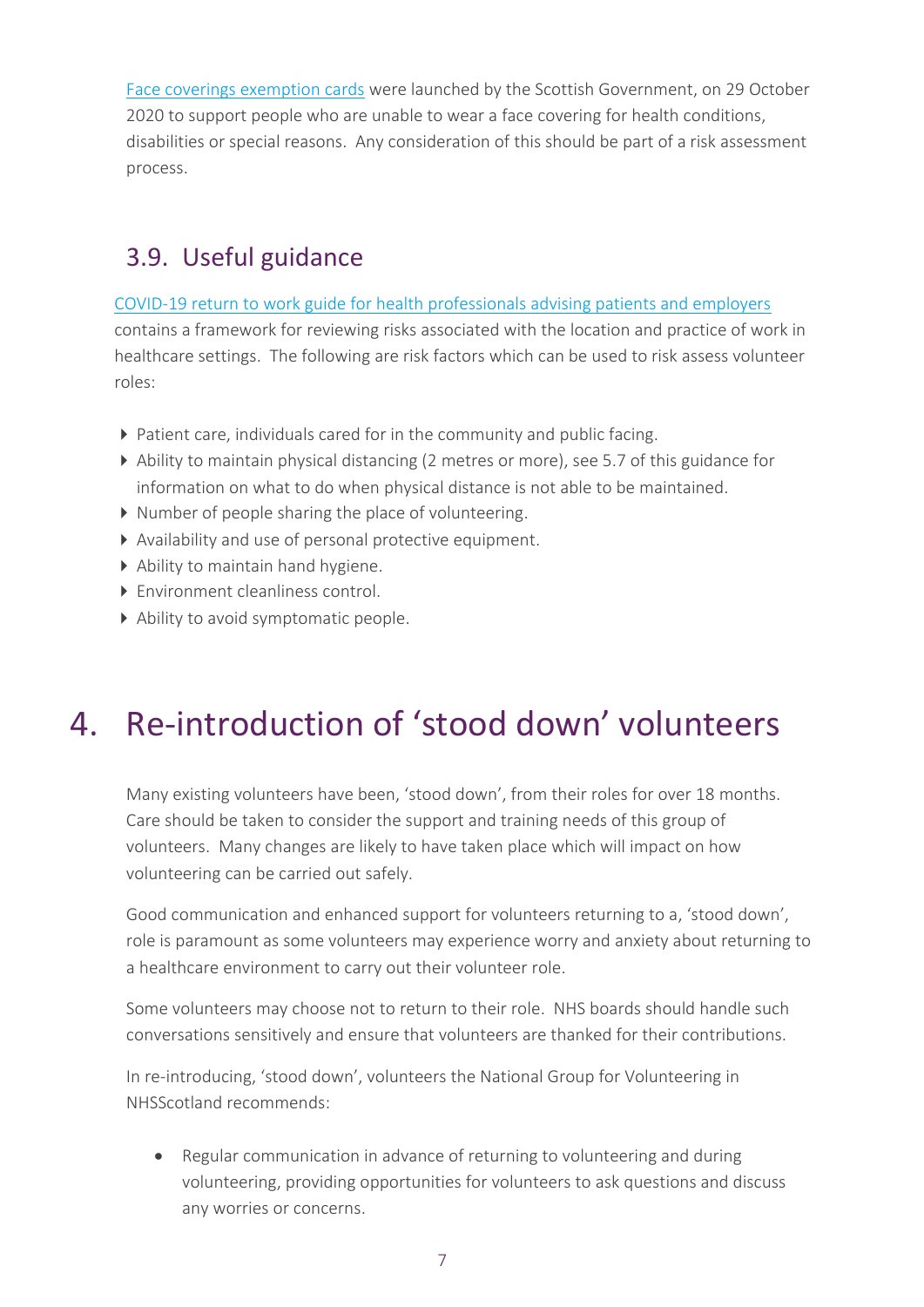- Individual risk assessment of each volunteer to ensure it is safe to return.
- Review and update role descriptions, providing a copy to returning volunteers.
- An induction refresh, for volunteers who are returning to roles they previously carried out covering topics such as changes to the role, new processes or safety procedures. Provision of any necessary training and guidance in advance of return to volunteering.

## <span id="page-9-0"></span>5. Recruitment of new volunteers

It is possible that a proportion of previously engaged volunteers may not return to their previous volunteer role, and as a result NHS boards may require to recruit new volunteers.

During the course of 2021 the Volunteering in NHSScotland Programme will be rolling out online volunteer application functionality in the Volunteer Information System (VIS) to all NHS boards who wish to use it. This will alleviate some of the administrative burden related to data entry of volunteer applications.

A key component of volunteer management is the recruitment process. Included within it are a number of steps to assess the suitability of the volunteer for the role, to check their identity and carry out necessary safeguarding checks.

NHS boards should consider the induction and training requirements for new volunteers, and how these can be delivered safely and effectively while still being accessible. Where training is delivered in a virtual environment digital exclusion and accessibility issues should be explored, with suitable alternatives such as paper based training materials or telephone based training made available.

#### <span id="page-9-1"></span>5.1. Volunteer interviews

Meeting a prospective volunteer and the interview process is an important part of recruiting the right person to the right role.

NHS boards may wish to consider alternatives to traditional interviewing practices such as digital interviews.

#### <span id="page-9-2"></span>5.2. Pre-volunteering checks

NHS boards are normally expected to comply with the [Safer Pre and Post Employment](https://www.gov.scot/publications/safer-pre-post-employment-checks-nhsscotland-pin-policy/)  [Checks PIN Policy.](https://www.gov.scot/publications/safer-pre-post-employment-checks-nhsscotland-pin-policy/) This policy covers aspects of the recruitment process including ID verification, referencing, Protection of Vulnerable Groups (PVG) screening and occupational health clearance.

[Coronavirus \(COVID-19\): National arrangements for NHS Scotland staff, DL \(2020\)/5](https://www.sehd.scot.nhs.uk/dl/DL(2020)05.pdf) states that it is the duty of NHS boards to determine the level of screening required, in keeping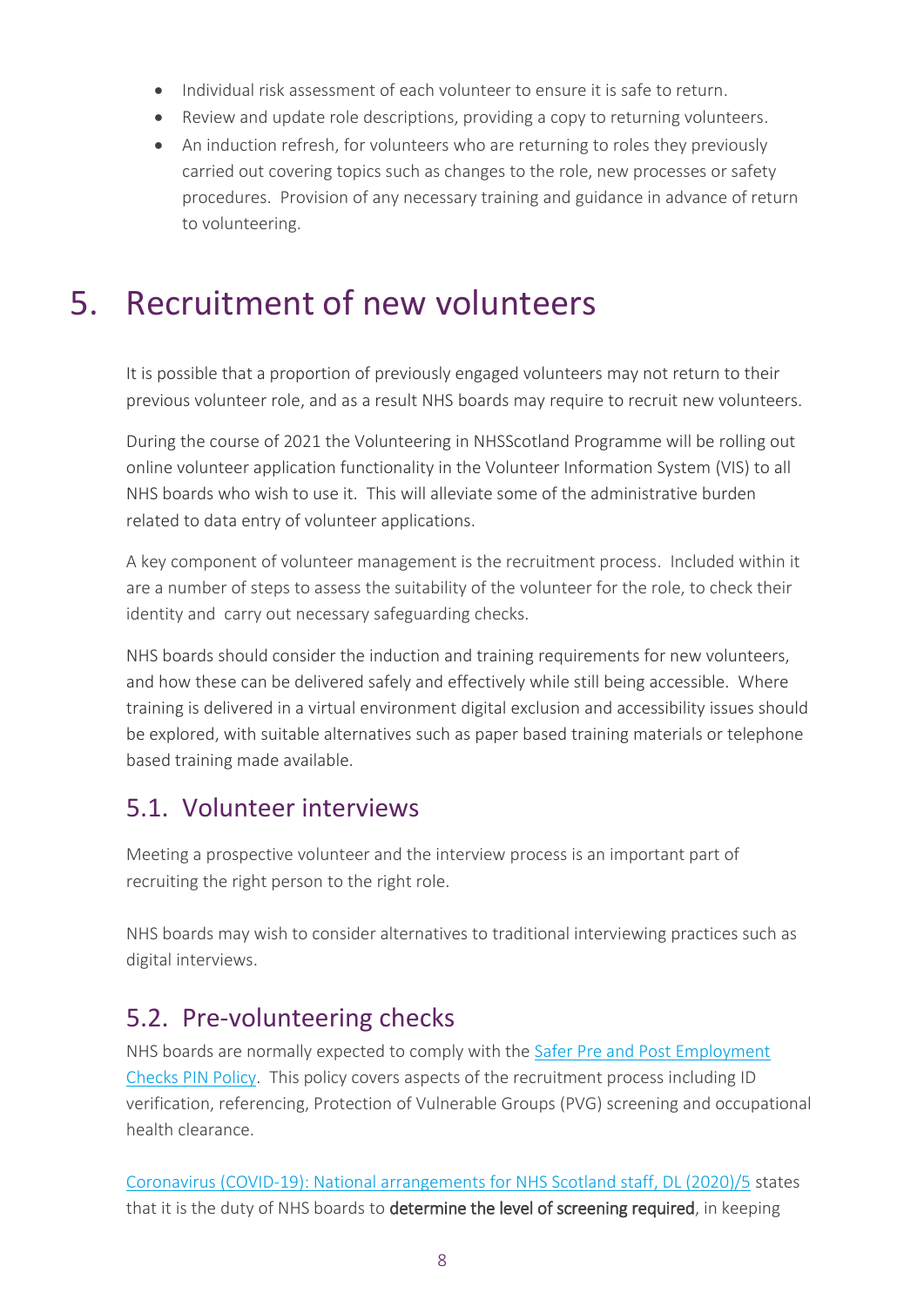with the Safer Pre-employment checks PIN Policy.

Each of these aspects is explored in detail below with additional information relating to insurance for driving roles.

#### <span id="page-10-0"></span>5.3. ID verification

Verification of identification would normally be carried out in person to ensure that photographic ID matches the appearance of the person applying to volunteer.

NHS boards can move to online processing of ID verification via e-mail and use of videoconferencing or streaming technology.

#### <span id="page-10-1"></span>5.4. References

Current good practice advises that taking up references of prospective volunteers provides an added layer of information to help determine the volunteer's suitability for the role.

Special arrangements during the pandemic are contained within [Coronavirus \(COVID-19\):](https://www.sehd.scot.nhs.uk/dl/DL(2020)05.pdf)  [National arrangements for NHS Scotland staff \(DL \(2020\)/5\),](https://www.sehd.scot.nhs.uk/dl/DL(2020)05.pdf) may be interpreted to apply to volunteering by providing the option to:

- Reduce the number of references sought and/or required prior to a volunteer starting their placement.
- Secure references by telephone.
- Implement online referencing using existing tools such as Smart Survey or Webropol.
- Remove the requirement of references prior to a volunteer starting their placement.

Each change in taking up references will result in a cumulative increase in potential risk. However, things like on-site and regular support can play a role in reducing exposed risk.

### <span id="page-10-2"></span>5.5. Disclosure and protection of vulnerable groups scheme membership

A number of changes have been implemented by Disclosure Scotland to support faster return of Disclosure and Protection of Vulnerable Groups (PVG) documentation.

It remains necessary to only apply for disclosure or PVG screening where the role qualifies for it.

[Changes](https://www.mygov.scot/coronavirus-disclosure/) updated 24 December 2020 at Disclosure Scotland include: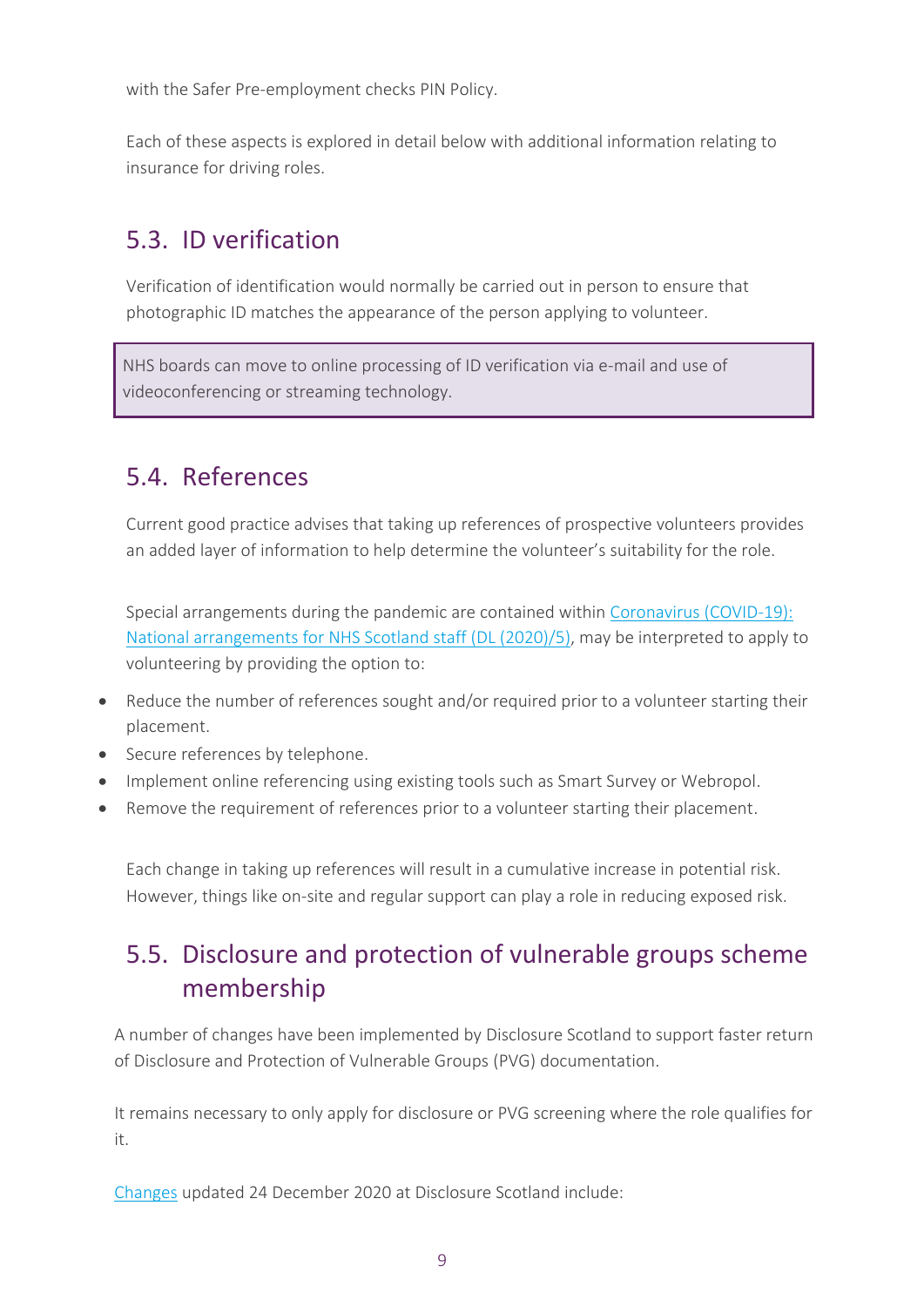- Qualifying criteria for a free disclosure a coronavirus response worker must meet all three criteria:
	- o They must only need a disclosure because of their coronavirus work.
	- o Their role must only exist in response to coronavirus.
	- o They must be working in a qualifying sector.
- Online processing only, no paper forms to be sent.
- Prioritising, 'support roles', including healthcare.
- Fees waived for coronavirus response disclosures in place until midnight, Friday 25 March 2022.

This means that:

#### Protection of Vulnerable Groups Scheme

It remains an offence for an organisation to appoint someone to a role containing, 'regulated work', if that person is barred from doing so.

It remains an offence for an individual who is barred from undertaking, 'regulated work', to undertake such activity.

#### <span id="page-11-0"></span>5.6. Occupational health screening

It is common for NHS board volunteering programmes to use health self-declarations as a primary tool for occupational health screening.

Particular attention should be paid to regular [checking of symptoms,](https://www.nhsinform.scot/self-help-guides/self-help-guide-coronavirus-covid-19) updated 10 February 2021, and [self-isolation guidance,](https://www.nhsinform.scot/illnesses-and-conditions/infections-and-poisoning/coronavirus-covid-19/coronavirus-covid-19-guidance-for-households-with-possible-coronavirus-infection) updated 10 August 2021, on NHS Inform.

#### Please use the NHS Inform links for current guidance.

Amendments to screening and volunteer agreements

Occupational health screening and volunteer agreements should include specific reference to compliance with self-isolation as noted and linked to above, with due reference to ensuring the paperwork is kept up to date and provides a link to current guidance.

To ensure safety of patients, staff, volunteers and their families NHS boards may also choose to implement regular confirmation from volunteers that they are symptom free before attending their place of volunteering.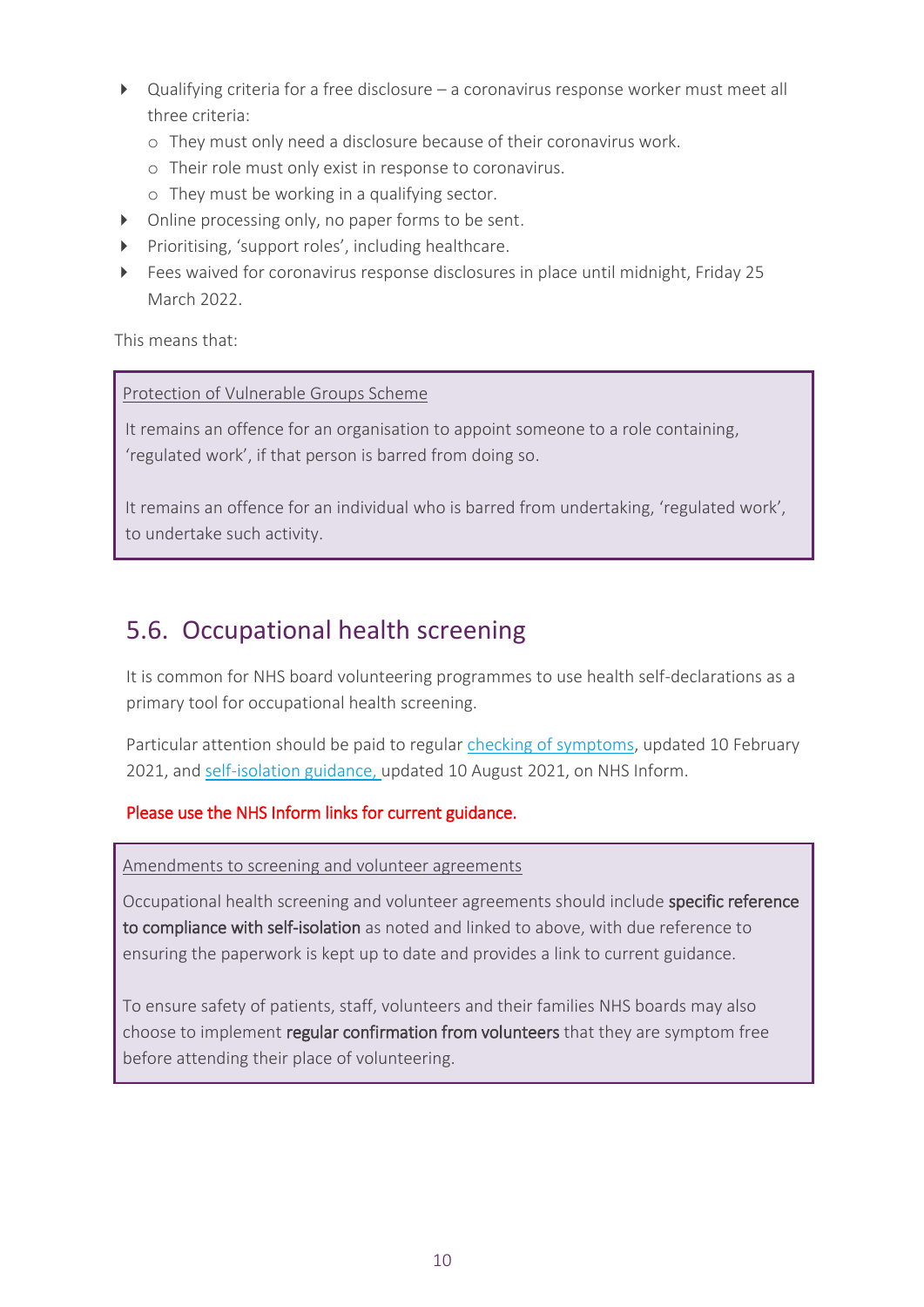### <span id="page-12-0"></span>5.7. Confirmation of insurance for driving roles

The Association of British Insurers (ABI) updated its [guidance](https://www.abi.org.uk/products-and-issues/topics-and-issues/coronavirus-hub/motor-insurance/) for volunteer drivers. The pledge to support those using their own car for voluntary purposes has become part of the industry's volunteer driving commitments.

If an individual is using their own vehicle for voluntary purposes, such as to transport medicines or groceries to support others who are impacted by Covid-19, this will continue to be covered at no extra cost by the vast majority of ABI members.

However, some insurers may wish to be informed of this use so volunteer drivers should check their individual policy.

#### <span id="page-12-1"></span>5.8. Online volunteer induction module

Healthcare Improvement Scotland has collaborated with NHS Education for Scotland to design and produce a basic online induction module for new volunteers.

Content includes:

- NHSScotland values.
- Communication and confidentiality.
- ▶ Equality and diversity.
- Adult and child protection.
- Fire safety.
- Infection control including COVID-19.
- $\blacktriangleright$  Health, safety and wellbeing.
- Support and supervision including raising concerns and whistleblowing.

A pass mark of 80% is required to pass the module. Users can save and or print a certificate of completion and send this to their volunteer manager. This mitigates the risk of noncompliance with NHSScotland and local NHS board policies, for example; safeguarding and information governance is contained within the learning. It also removes the need for any volunteer management staff to access the NHSScotland digital training platform 'TURASLearn' reporting.

Consideration should be given to what elements of volunteer induction remain appropriate to deliver in a face to face environment, subject to safety measures, and balancing the recruitment risks incurred by not conducting face to face training versus safety risks created by bringing people together.

*The module was designed rapidly, with the need to comply with, 'stay at home', and physical distancing measures that have been prevalent during the coronavirus pandemic, and is currently under review (July 2021).*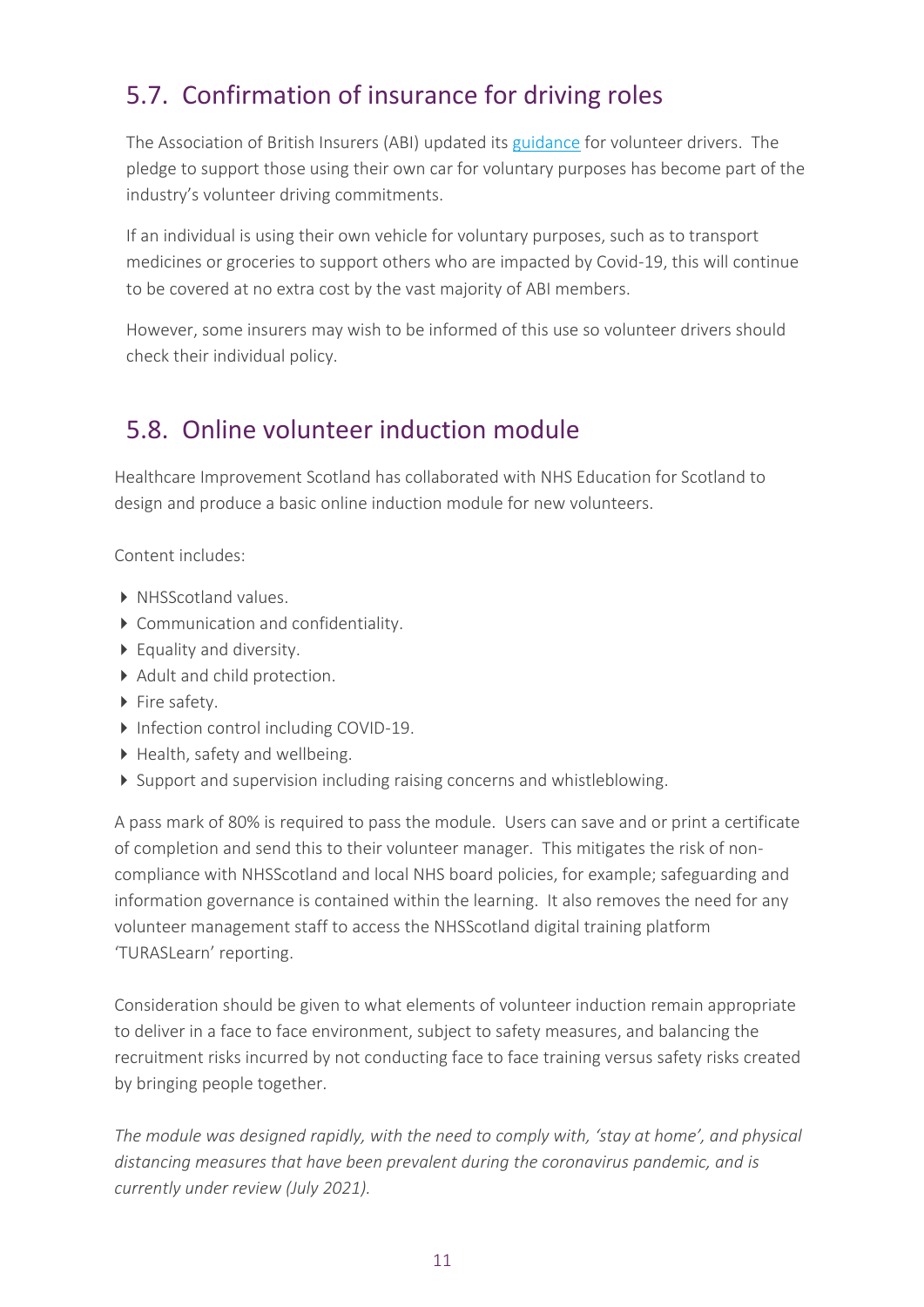NHS boards recruiting volunteers may wish to review the module content to ensure it meets local requirements before issuing to prospective volunteers. Users and prospective volunteers, can register on the TURASLearn site. It does not need authorisation from NES/NHS boards.

Link to register:

[https://turasdashboard.nes.nhs.scot//User/PersonalDetails/Create?openIdApplicationId=e](https://turasdashboard.nes.nhs.scot/User/PersonalDetails/Create?openIdApplicationId=e8c7cbb9-34fd-4c87-8c6c-7232cf6786d7) [8c7cbb9-34fd-4c87-8c6c-7232cf6786d7](https://turasdashboard.nes.nhs.scot/User/PersonalDetails/Create?openIdApplicationId=e8c7cbb9-34fd-4c87-8c6c-7232cf6786d7)

Link to module: [https://learn.nes.nhs.scot/29190/coronavirus-covid-19/volunteers-and](https://learn.nes.nhs.scot/29190/coronavirus-covid-19/volunteers-and-carers/volunteering-induction-covid-19)[carers/volunteering-induction-covid-19](https://learn.nes.nhs.scot/29190/coronavirus-covid-19/volunteers-and-carers/volunteering-induction-covid-19)

## <span id="page-13-0"></span>6. Covid-19 vaccination programme

#### <span id="page-13-1"></span>6.1. National Volunteer Coordination Hub (NVH)

The NVH was established in January 2021 following discussions between the Scottish Government (SG), Voluntary Sector (VS) organisations and NHSScotland.

The NVH is being managed by British Red Cross (BRC) to coordinate volunteers from BRC, Volunteer Scotland and other VS organisations to support the delivery of COVID-19 vaccination programme in Scotland.

The hub is intended to complement, and not replace, existing arrangements by which boards can draw on resources, including their own staff and volunteers, and bilateral arrangements between NHS boards and VS organisations, through established channels.

The support from the NVH is therefore in addition to all the volunteer support happening across the country via local arrangements and can be seen as a, 'safety net', where suitable resources are not available to NHS boards through their usual channels.

A primary focus of the hub is ensuring patient and staff safety within all current COVID 19 guidelines.

Please refer to Scotland's COVID[-19 Vaccination Programme: National Voluntary Sector](https://www.hisengage.scot/equipping-professionals/volunteering-in-nhs-scotland/guidance-and-publications/faq-national-volunteer-coordination-hub-covid-19-vaccination-programme/)  [Coordination Hub 'Frequently Asked Questions'](https://www.hisengage.scot/equipping-professionals/volunteering-in-nhs-scotland/guidance-and-publications/faq-national-volunteer-coordination-hub-covid-19-vaccination-programme/) which was published on Healthcare Improvement Scotland - Community Engagement website on 03 March 2021.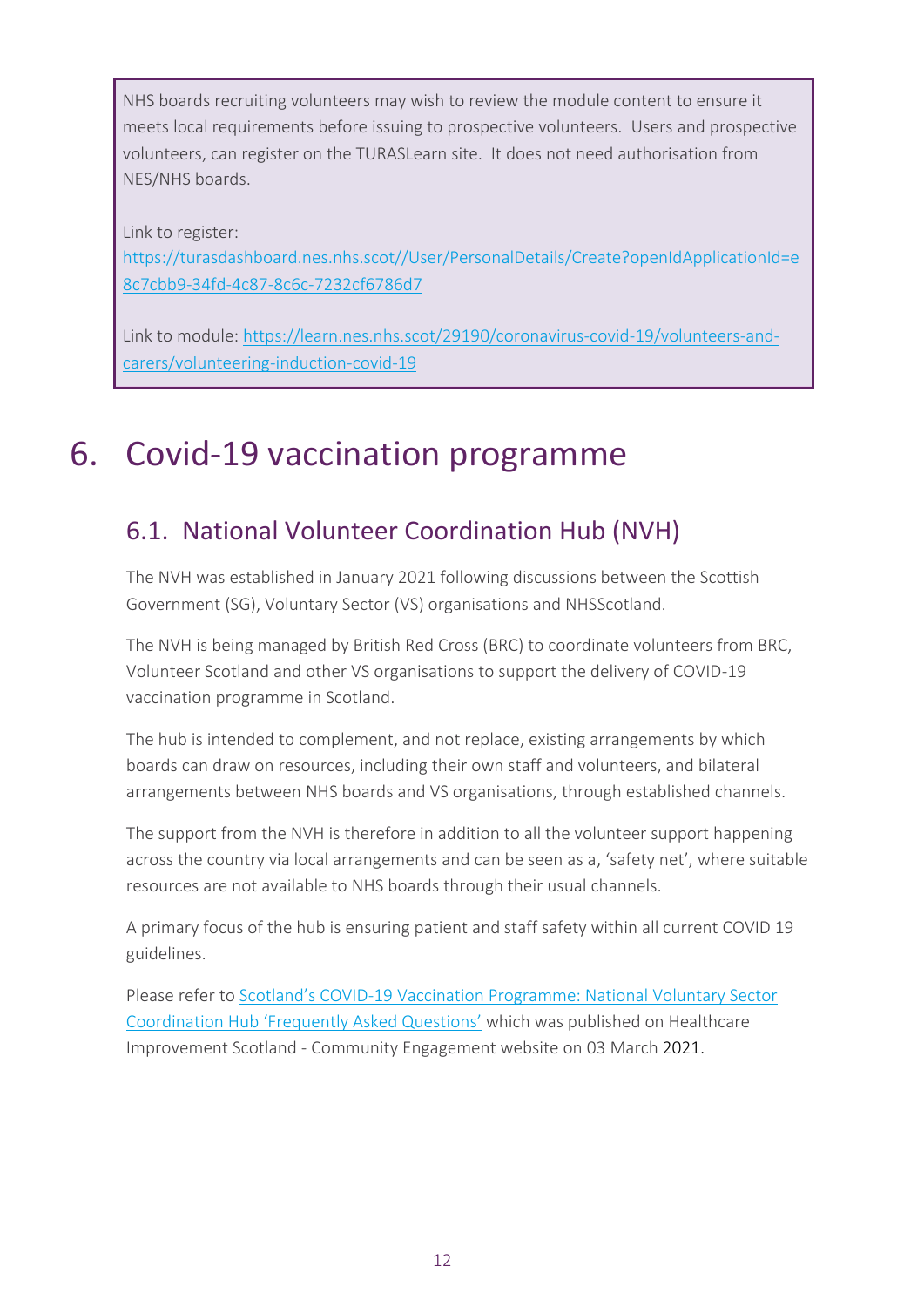# <span id="page-14-0"></span>7. Supporting volunteers

The pandemic may have long lasting effects on the mental health and wellbeing of the population. While volunteering can reduce social isolation, improve social connections and confidence it is important to remain mindful of volunteers mental health and wellbeing. NHS boards may wish to consider:

- Providing volunteer access to employee helpline/counselling services.
- Cascading mental wellbeing resources to volunteers, some examples of support:
	- o [Clear Your Head](https://clearyourhead.scot/)
	- o [Scottish Association for Mental Health \(SAMH\)](https://www.samh.org.uk/)
	- o [Breathing Space](https://breathingspace.scot/need-help-now/)
	- o [Samaritans](https://www.samaritans.org/scotland/how-we-can-help/)

NHS boards should also communicate the same information to third sector agencies engaged in delivering services in NHSScotland settings or on behalf of the NHS Board.

### 8. Recognising volunteers

The contribution of volunteer's right across society should not go unrecognised and this is especially important now. The National Group for Volunteering in NHSScotland encourages all NHS boards to recognise the contribution of volunteers by engaging in [Volunteers Week](https://volunteersweek.org/) activity and saying thank you to those who give the gift of time to support NHSScotland.